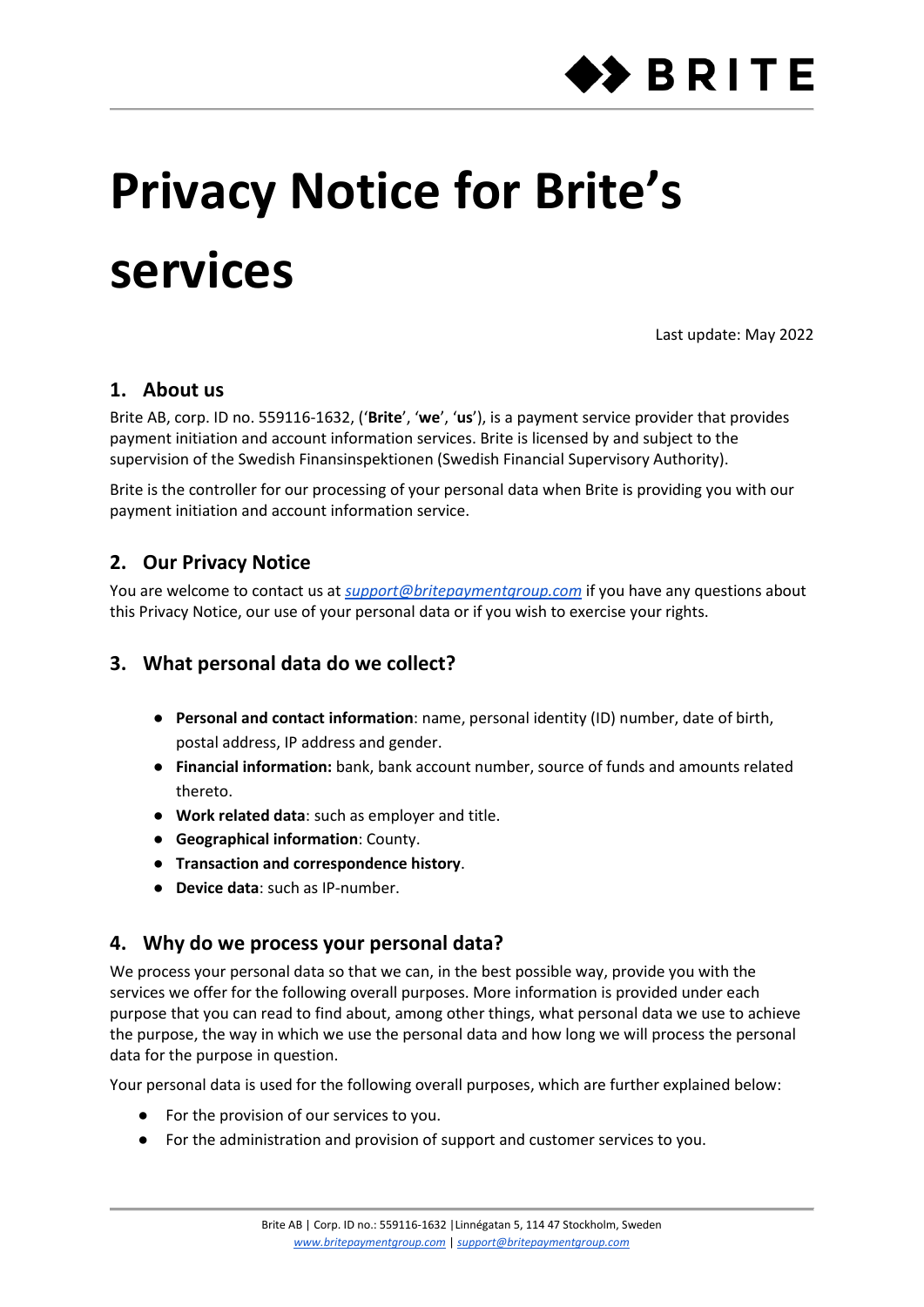

- To enable us to perform Customer Due Diligence (CDD) and Enhanced Due Diligence (EDD) checks.
- Administration in conjunction with corporate acquisitions, restructuring, etc.
- To defend and attend to legal claims.
- To market and sell our services to you.

We do not use your personal data for any other incompatible purpose and we will not sell your personal data to any other party.

Providing us with your personal data is voluntary, but necessary to enable you to use our service. It will not be possible to execute payments if you do not provide personal data.

## **Administration and provision of our services to you**

## **What we do**

We process the following personal data about you to enable us to execute payments initiated by you, and also to be able to provide and administer our services in accordance with our conditions of use. This includes, for example, verifying that you are over the age of 18 and identifying you before a transaction is executed. We obtain the following information to enable us to determine the identity of our users, contact them if required, and also the financial information required to be able to provide the services.

## **Personal data**

- − Personal and contact information: name, e-mail, phone number and personal identity (ID) number.
- − Financial information: Account information.

## **Legal basis**

We are entitled to use your data to perform our contract with you.

# **Storage period**

Two years from when Brite's service was last used.

#### **Administration and provision of support and customer services to you**

#### **What we do**

We process your personal data in order to provide administrative support if you for example contact us with any questions regarding our services through any channel. Such contact may occur through e.g. e-mail to one of our specified e-mail addresses (dataprotection@britepaymentgroup.com and support@britepaymentgroup.com), through our chatbox or through the contact forms on our website.

You have the right to object to processing of your personal data based upon a legitimate interest as legal basis. Please see section 10 below for more information about your rights.

#### **Personal data**

− Personal and contact information: name, e-mail and phone number.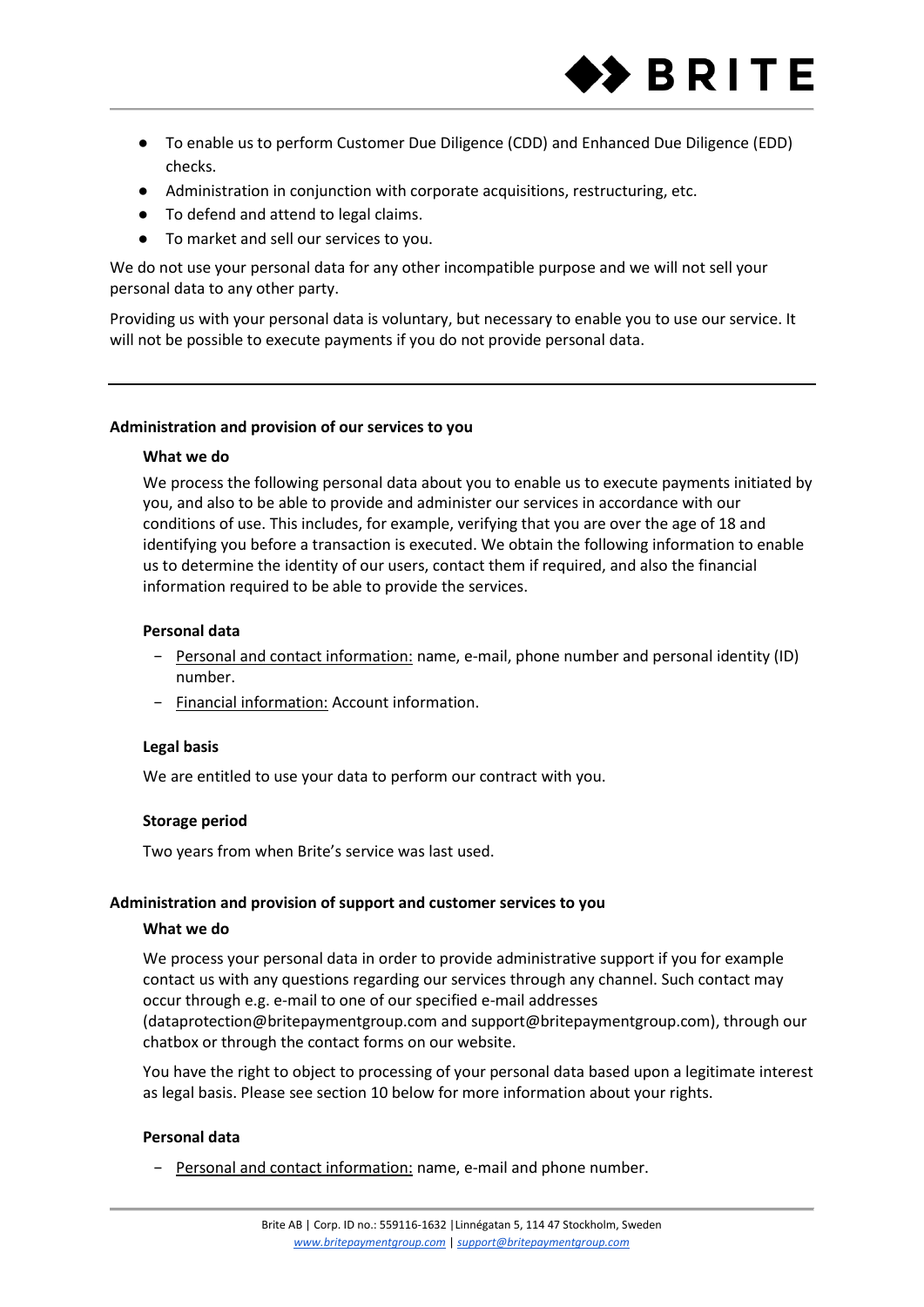

- − Work related data, such as employer and title.
- − Geographical information**:** County.
- − Transaction and correspondence history.
- − Device data, such as IP-number.
- − Any other information provided to us by you.

## **Legal basis**

After a balancing of interests, we have assessed that Brite's interest of processing your personal data in order to administer the provision of our support and customer services overrides your interest of protection of your privacy. Hence, the legal basis is legitimate interest.

## **Storage period**

Two years from the date when Brite collected your data or the date when you last contacted us, whichever is later.

## **To market and sell our services to you**

## **What we do**

We process your personal data to market Brite and our services. We may use your data to e.g. send our newsletter or directly contact you after the completion of one of our forms on our website [\(www.britepaymentgroup.com\)](http://www.britepaymentgroup.com/). The purpose of our marketing measures is to send you direct advertisements as well as to contact you with information about our services.

You have the right to object to processing of your personal data based upon a legitimate interest as legal basis. When our processing of your personal data is based on your consent, you have right to withdraw your consent at any time. Moreover, you can easily opt-out from any direct marketing performed by Brite, e.g. if we send our newsletter to you. Information on how to optout will be provided in each communication to you and is further explained in section 10 below, together with more information regarding your rights.

# **Personal data**

- − Personal and contact information: name, e-mail and phone number.
- − Work related data, such as employer and title.
- − Financial information: Account information; and
- − Device data, such as IP-number.
- − Any other information provided to us by you.

# **Legal basis**

After a balancing of interests, we have assessed that Brite's interest of offering its product and services that meet the needs and desires of its customers overrides your interest of protection of your privacy. Hence, the legal basis is legitimate interest.

In relation to direct marketing, we base our processing on your consent.

# **Storage period**

Two years from the date when Brite collected your data or the date when you last contacted us, whichever is later. You may at any time object to our processing of your personal data for the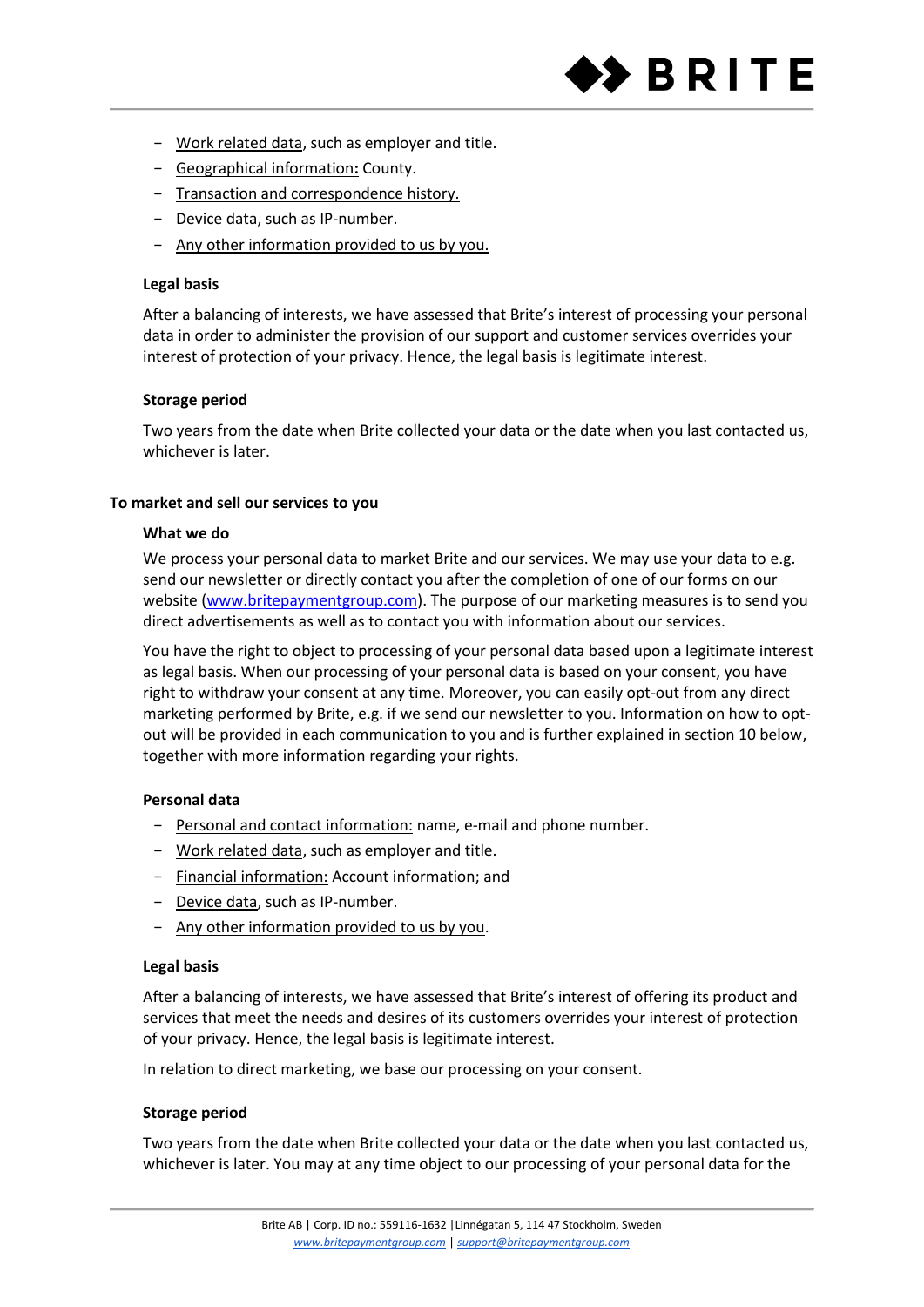

purpose of direct marketing. If you object, you will no longer receive direct marketing. For more information about your rights, see section 10 below.

# **To enable us to perform Customer Due Diligence (CDD) and Enhanced Customer Due Diligence (EDD) checks**

## **What we do**

We process the following personal data about you to enable us to perform CDD and EDD checks as applicable, including anti-money-laundering checks and checks against sanctions and PEP lists. CDD or EDD checks of you are only performed in certain cases when our services are used.

#### **Personal data**

- − Personal and contact information: Name, personal identity (ID) number, date of birth, postal address and gender.
- − Financial information: Account information, source of funds and amounts related thereto, as provided by you.

## **Legal basis**

We have a legal obligation in accordance with the Measures against Money Laundering and Terrorism Financing Act (2017:630) to perform these checks.

## **Storage period**

Your personal data will be processed for this purpose for up to ten years, in accordance with legal requirements.

#### **Administration in conjunction with acquisitions, restructuring, etc.**

#### **What we do**

If Brite were to be restructured, for example split into several different operations, or if an external party were to acquire Brite or parts of our operation, Brite will transfer your personal data together with the personal data of other users to the acquiring company. This company will, in such cases, continue to use your personal data for the same purposes as specified by us in this Privacy Notice unless you receive other information in conjunction with the transfer.

#### **Personal data**

All of the personal data we process about you in accordance with this Privacy Notice, with the exception of sensitive personal data that will not be transferred, might be processed for this purpose depending on the circumstances.

# **Legal basis**

We are entitled to use your data on the basis of a balance of interests as we consider that our interest in facilitating an acquisition or restructuring process outweighs your interest in protecting your personal data. However, a precondition for this is that the acquiring company conducts an operation similar to Brite.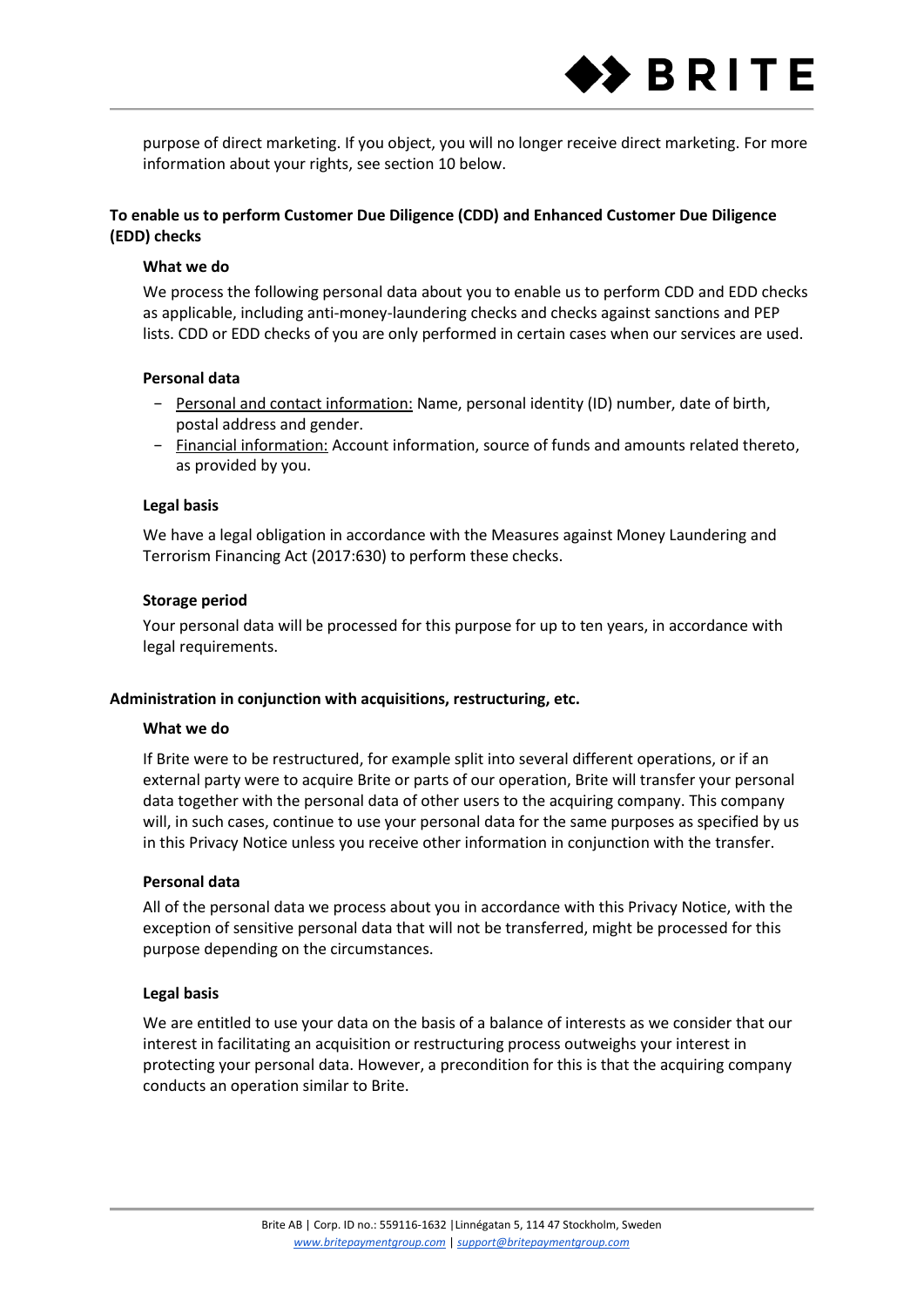

## **Storage period**

If Brite ceases to exist (e.g. owing to a merger, liquidation or bankruptcy), we will erase your personal data unless we need to save it in order to fulfil statutory requirements.

If Brite is bought by an acquiring company or is split up in conjunction with restructuring, we will continue to save and use your personal data in accordance with the provisions of this Privacy Notice, unless you receive other information in conjunction with the transfer.

## **Defend and deal with legal claims**

#### **What we do**

If a dispute arises, we are entitled to use your data for the purpose of establishing, defending or exercising the legal claim.

## **Personal data**

− All of the personal data we process about you in accordance with this Privacy Notice might be processed for this purpose depending on the circumstances.

## **Legal basis**

We are entitled to use your data on the basis of a balance of interests.

## **Storage period**

The data is saved for the entire contractual relationship and for up to 12 months following termination of the contract. The data may be saved for longer if it is required to establish, defend or exercise a legal claim.

# **5. How do we collect your personal data?**

We mainly collect your personal data directly from you when you use our service, although we may also use a third party to collect your personal data.

The personal data we collect from a third party is forename, surname, address, date of birth and also gender. Data is collected from a third party the first time the final customer uses Brite's service in cases where Brite's client is used. We will also check you against the sanctions lists. The third party we use depends on the country in which you are registered in the population register. We use the following:

**Roaring Apps AB** - corp. ID no.: 559067-2613, Propellervägen 4, 183 62, Täby, Sweden

**Suomen Asiakastieto Oy** - corporate registration number 0111027-9, Hermannin rantatie 6, Box 16, 00581 Helsinki, Finland

**Finnish Trust Network** (FTN) through Telia Finland Oyj – corporate registration number 1475607-9, Teollisuuskatu 15, 00510 Helsinki, Finland

**Softtronic AB (publ)** - corp. ID no. 556249-0192, SE-120 32, Stockholm, Sweden (for sanctions list storage)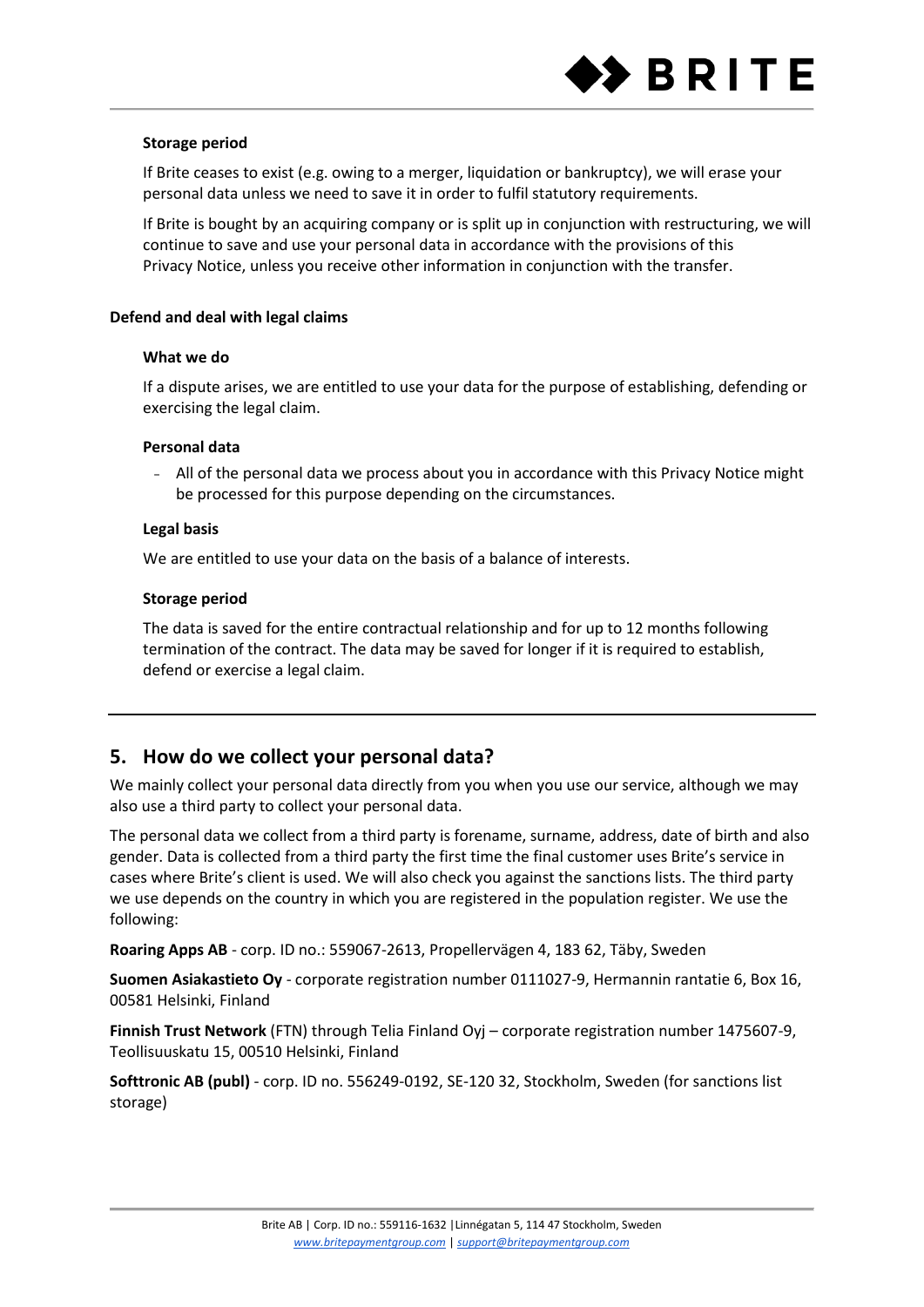

# **6. For how long do we store your personal data?**

The period for which we store your personal data varies depending on the purpose of the processing. This period may either be determined by other rules or depending on the contract we have concluded with you. However, we always strive to minimise the period for which we store your personal data and we never store your personal data for longer than necessary.

# **7. To whom do we disclose your personal data?**

In order to be able to collect personal data from a third party as referred to above, we will need to share some information with them. As a rule, it is the name and/or personal identity (ID) number that are shared with them. We also share personal data with companies that provide cloud services for IT operations and the like. A third party may be a processor, which is a company that processes personal data for us in accordance with our instructions.

We may also disclose your data to a third party to enable them to perform CDD checks, including checks to prevent money laundering and checks against sanctions lists.

If and when we share your personal data with a processor, your personal data will only be processed in accordance with the purposes for which we collected your personal data in the first place. This means that a processor cannot process your personal data for additional or their own purposes. We have a processor agreement in place with all of our processors to ensure that your personal data is protected in the same way as if we were processing your personal data ourselves.

# **Our processors**

**Roaring Apps AB** - corp. ID no.: 559067-2613, Propellervägen 4, 183 62, Täby, Sweden

**Softtronic AB (publ)** - corp. ID no. 556249-0192, SE- 120 32, Stockholm, Sweden

**Google Cloud EMEA Limited** – corporate registration number 368047, 70 Sir John Rogerson's Quay, Dublin 2, Ireland

**Klarna Bank AB (publ)** - corp. ID no. 556737-0431, Sveavägen 46, 111 34 Stockholm, Sweden

**Zendesk** – 1019 Market Street, San Francisco, CA 94103

**FinTecSystems GmbH** - Gottfried-Keller-Str. 33, 81245 Munich

Paysolut UAB - corporate registration number 305217021, Gynėju g. 4-333, LT-01109 Vilnius, Lithuania

We may also share your personal data with other third parties, for example governmental authorities, the Swedish Authority for Privacy Protection, Finansinspektionen, the Swedish Tax Agency and other public authorities when this is applicable according to law.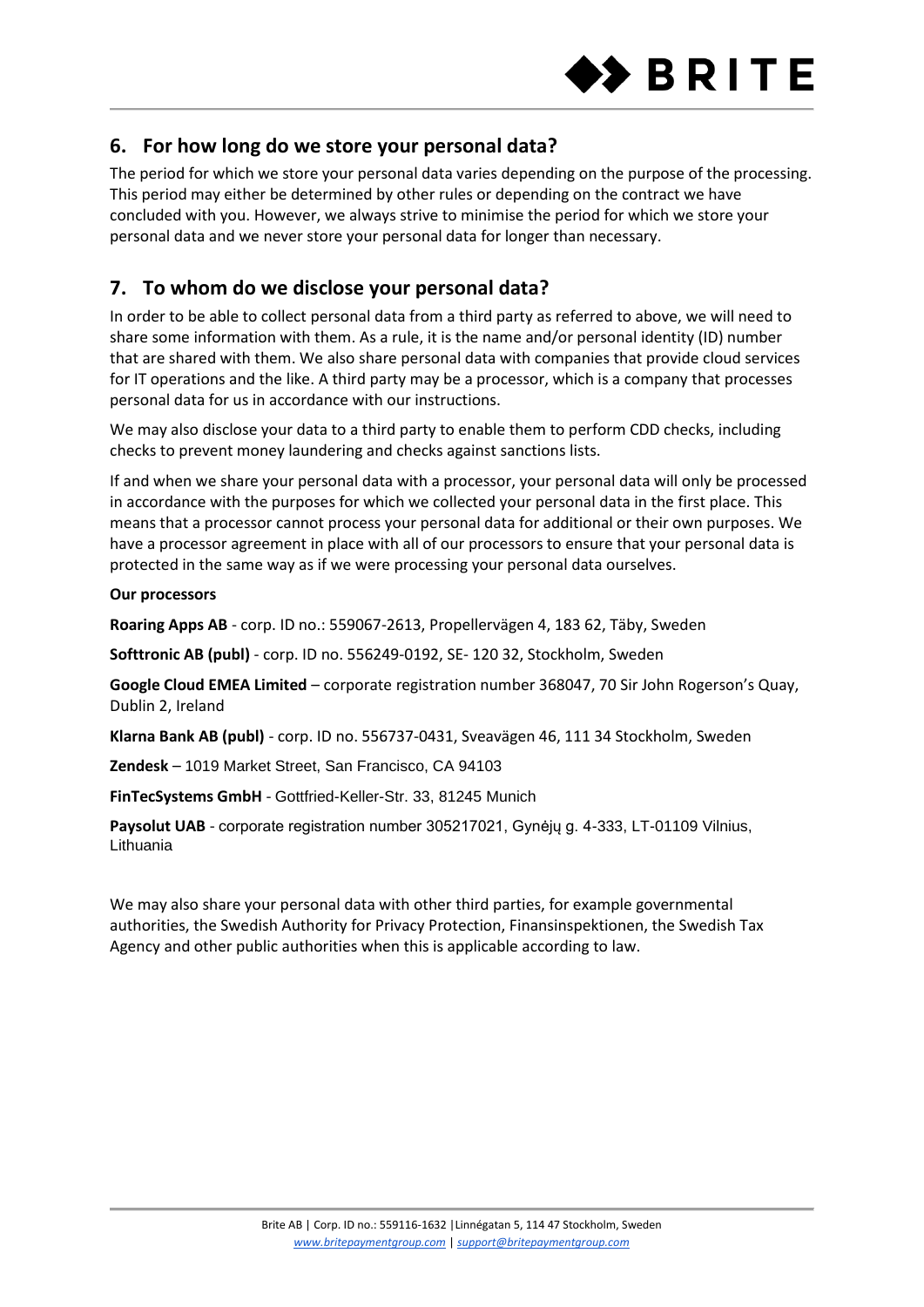

# **8. Where do we process your personal data?**

We will always strive to process your personal data within the EU/EEA. Your personal data may be processed outside the EU/EEA in exceptional cases; for example if a processor, either themselves or through another processor, is established outside the EU/EEA. Regardless of the country in which your personal data is processed, we always take the measures necessary to ensure that your personal data is as safe as if it were being processed within the EU/EEA.

We use the EU Commission's standard contractual clauses for transferring personal data to countries outside the EU/EEA for transfers to a country outside the EU/EEA that is not encompassed by an adequate level of protection for personal data. You will find these here: *http://ec.europa.eu/justice/data-protection/international-transfers/transfer/index\_en.htm*

# **9. How do we use cookies?**

We may put cookies on your device (computer, tablet, Smartphone, etc.) to automatically enter your personal information into the standard forms required to initiate a transaction. This means that you can save your contact information, such as name, address, telephone number, email address, date of birth and personal identity (ID) number, with Brite.

We use cookies to collect the information referred to above when you use our services on the same device. We then automate the filling in of your information for standard forms when you are using Brite's services.

We explain in more detail how we use cookies and what options you have for our cookies in our cookie notice.

# **10. Your rights**

You have several rights relating to the processing of your personal data. You are entitled to receive information about what personal data we use about you and what we do with this data and also, to a certain extent, to check your data. You are thus entitled in certain cases to receive data or have it rectified, erased, blocked or moved. You are also entitled to object to certain kinds of use of your data or revoke your consent to it being used. You are always entitled to file a complaint with the Swedish Authority for Privacy Protection if you think that we have used your data in an unpermitted way.

You can find out more about your rights under each heading below.

You can contact us at any time if you wish to exercise your rights by contacting us on *[dataprotection@britepaymentgroup.com](mailto:dataprotection@britepaymentgroup.com)*.

# **Our responsibility for your rights**

We are obliged to respond to your request to exercise your rights within one month from being contacted by you. We are entitled to extend this period by a further two months if your request is complicated or if we have had a large number of enquiries.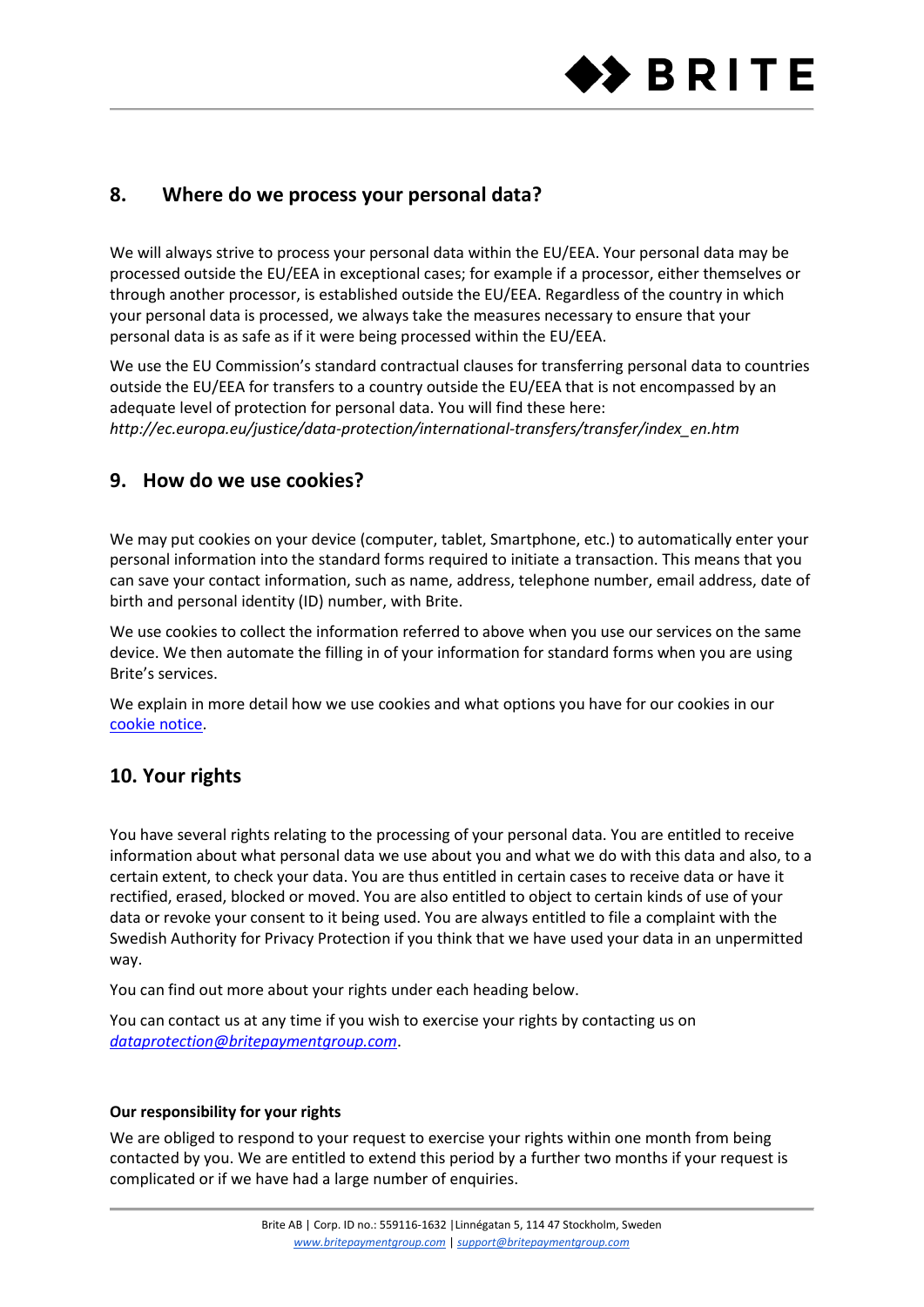

If we consider that we cannot do what you want us to do, we are obliged to notify you, no later than within one month from receipt of your request, of why we cannot do what you want us to do and inform you that you are entitled to file a complaint with the supervisory authority.

All information, communication and all of the measures that we implement are free of charge for you. However, we are entitled to levy an administrative charge to provide you with the information or implement the measure requested, or to refuse to accommodate your request, if what you have asked is manifestly unfounded or unreasonable.

## **Right of access**

You are entitled to ask for a register extract relating to our use of your personal data. You are also entitled to receive a copy of the personal data that we use free of charge. We are entitled to levy an administration charge for any additional copies. If you make a request in an electronic format (e.g. by email), we will give you the information in a commonly used electronic format.

## **Right to rectification**

We will, at your request or on our own initiative, rectify, de-identify, erase or supplement data that we discover to be inaccurate, incomplete or misleading. You are also entitled to supplement it with additional data if anything of relevance is missing.

## **Right to erasure**

You are entitled to ask us to remove your personal data if there are no longer any acceptable reasons for us to use it. The data shall therefore be erased if:

- the personal data is no longer necessary in relation to the purposes for which it was collected,
- we are using your data on the basis of your consent and you revoke this,
- you object to our use of your data which has been used following a balance of interests and we do not have important interests that override your interests or rights,
- we have used the personal data in an unpermitted way.
- we have a legal obligation to erase the personal data, or
- you are a child and we have collected the personal data in conjunction with an offer of information society services.

However, there may be a statutory requirement or other substantially compelling reason that means that we cannot immediately erase your personal data. We will then stop using your personal data for purposes other than to comply with legislation or that are not necessary for any other substantially compelling reason.

# **Right to restriction of processing**

You are entitled to request restriction of our processing when:

- you consider that your data is inaccurate and you have requested rectification, during the period when we are investigating the accuracy of the data,
- the use is unlawful and you do not wish to have the data erased,
- we, as controllers, no longer need the personal data for our purposes of use, but you need it to be able to establish, exercise or defend a legal claim, or
- you have objected to its use, pending a check about whether our important interests outweigh your interests.